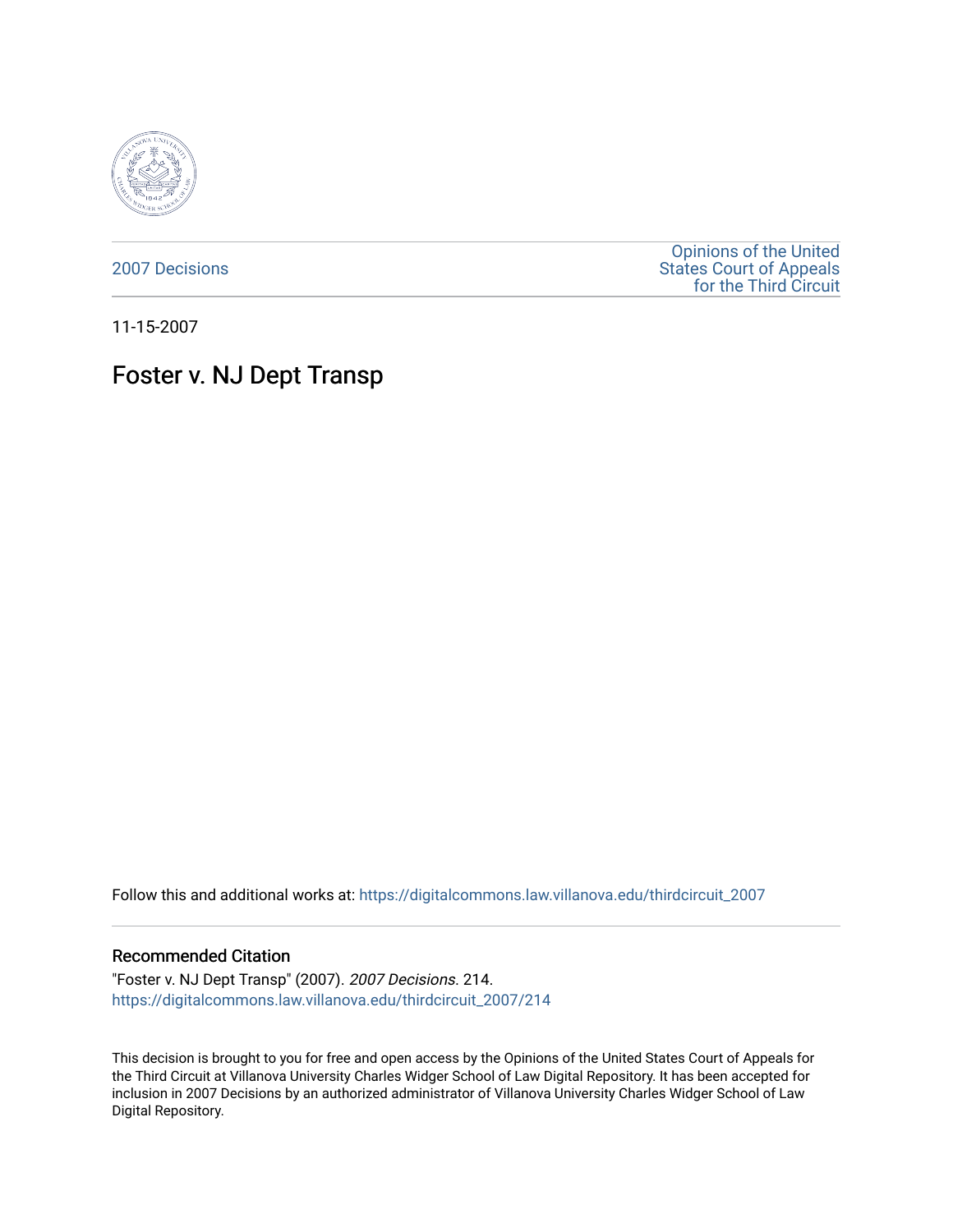#### **NOT PRECEDENTIAL**

## UNITED STATES COURT OF APPEALS FOR THE THIRD CIRCUIT

No. 06-1981 \_\_\_\_\_\_\_\_\_\_\_\_

# LILLIAN FOSTER, Appellant

v.

NEW JERSEY DEPARTMENT OF TRANSPORTATION; NICHOLAS MONAHAN, Manager, ROW; GREGORY B. VIDA, Director Human Resources, in their official and individual capacities; NEW JERSEY DEPARTMENT OF LABOR; JOSEPH J. DOHERTY, Director in his official capacity

\_\_\_\_\_\_\_\_\_\_\_\_\_\_\_\_\_\_\_\_\_

Appeal From the United States District Court For the District of New Jersey (D.C. Civil No. 04-cv-00101) District Judge: Honorable Mary L. Cooper

\_\_\_\_\_\_\_\_\_\_\_\_\_\_\_\_\_\_\_\_\_\_\_\_

Submitted Under Third Circuit LAR 34.1(a) November 7, 2007

Before: RENDELL, JORDAN and GARTH, Circuit Judges.

(Filed: November 15, 2007) \_\_\_\_\_\_\_\_\_\_\_\_

## OPINION OF THE COURT \_\_\_\_\_\_\_\_\_\_\_\_

PER CURIAM

Lillian Foster appeals pro se from the District Court's dismissal of her complaint.

For the reasons that follow, we will affirm.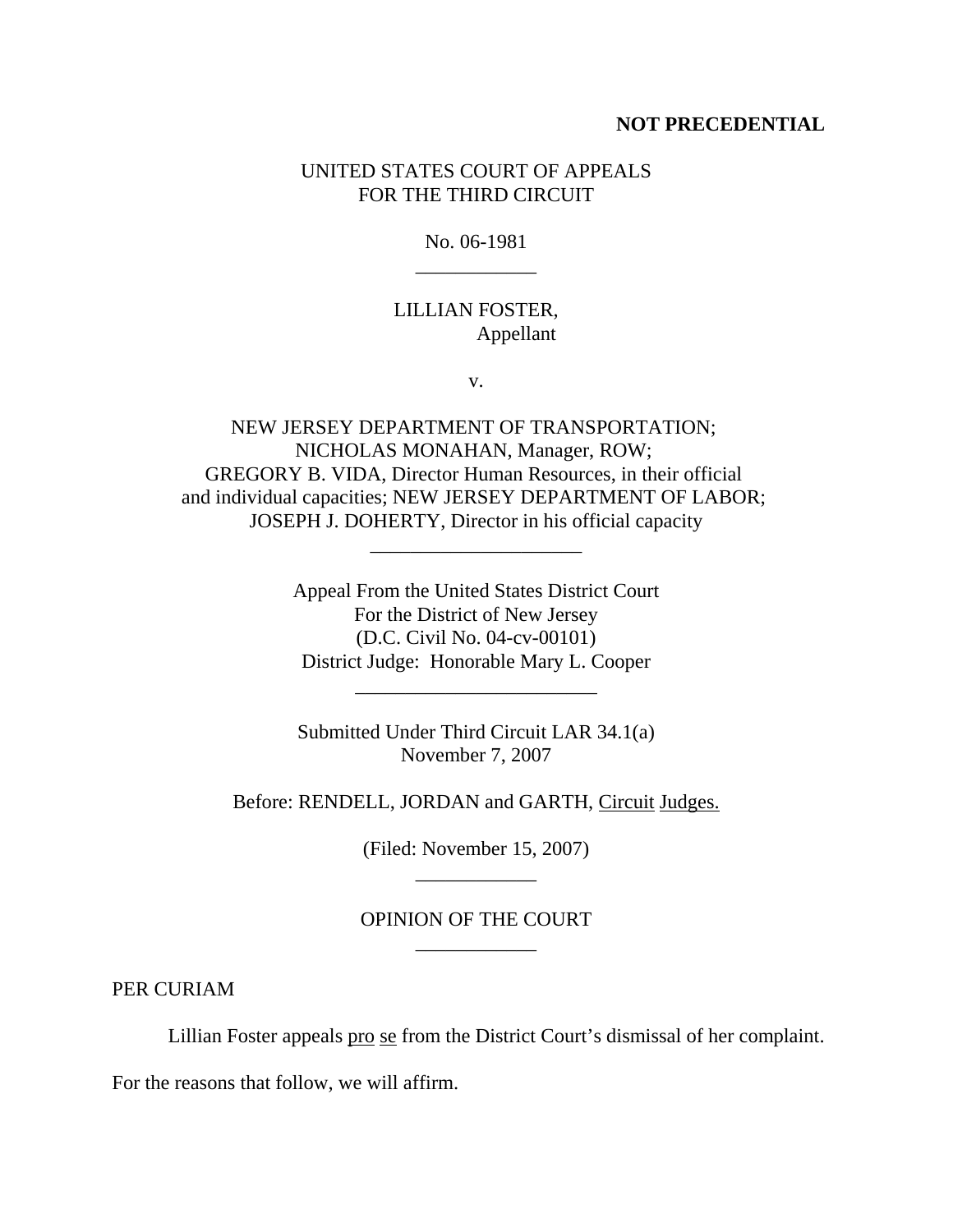I.

Foster, a Jewish woman who suffers from bipolar disorder, was employed by the New Jersey Department of Transportation ("DOT") since 1986. In 2000, following a series of alleged incidents arising from her disorder, the DOT decided to end her employment. The Office of Administrative Law held a hearing and recommended affirming the DOT's decision. On administrative appeal, the New Jersey Merit System Board ("MSB") affirmed, but modified the termination to a resignation in good standing in light of Foster's disability. Foster does not appear to have appealed that decision.

Instead, in August 2002, Foster filed a complaint in New Jersey state court raising claims for wrongful termination and discrimination under the Americans with Disabilities Act of 1990 (the "ADA"), 42 U.S.C. § 12101, et seq., Title VII of the Civil Rights Act of 1964 ("Title VII"), 42 U.S.C. § 2000e, et seq., and New Jersey state law. The New Jersey state court granted defendants' motion for summary judgment and dismissed the action with prejudice in March 2003. Foster does not appear to have appealed that decision either.

Thereafter, Foster sought employment with the New Jersey Department of Labor ("DOL"), which declined to hire her. Also, while her state court proceeding was pending, Foster had re-applied for her former position with the DOT in light of the MSB's ruling that she left in good standing. The DOT declined to reinstate her, and received administrative approval to remove her name from the eligibility list for that position. Foster appealed those decisions to the MSB, which affirmed them in March and August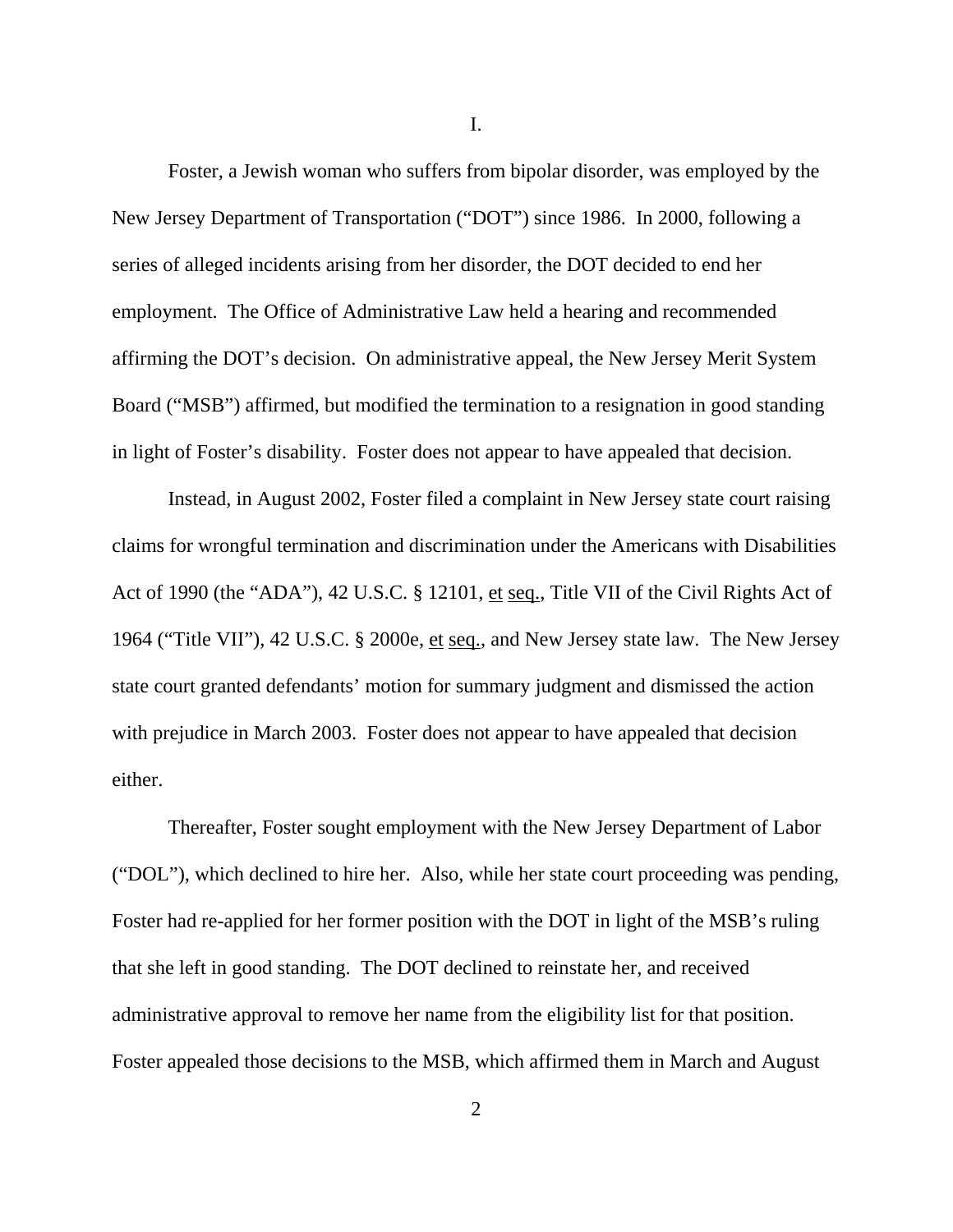2003, respectively. Foster then appealed those rulings in New Jersey state court. In 2005, the Appellate Division affirmed and the New Jersey Supreme Court denied certification.

On January 12, 2004, while those appeals were pending, Foster filed the federal complaint at issue here, complaining generally about (1) the DOT's termination of her employment and refusal to rehire her, and (2) the DOL's refusal to hire her for a different position. Foster alleges that those decisions violated the ADA (on the basis of her bipolar disorder), Title VII (on the basis of her religion), and New Jersey state law. She also named as defendants one DOL employee and two DOT employees, although she makes direct allegations against only one of them (appellee Vida), whom she alleges defamed her in two October 2003 letters. She sought both monetary damages and an injunction requiring the DOT to reinstate her.<sup>1</sup>

The federal defendants moved to dismiss the complaint, arguing that it was barred by res judicata/claim preclusion and collateral estoppel/issue preclusion in light of the state court and administrative proceedings. The District Court denied their motion under the Rule 12(b)(6) standard, but ordered the parties to show cause why the complaint

<sup>&</sup>lt;sup>1</sup>Foster's complaint also alleges that the DOT forced her to take unnecessary leave under the Family and Medical Leave Act of 1993 ("FMLA"), 29 U.S.C. § 2601, et seq. The District Court did not address whether Foster had stated an FMLA claim, but she does not raise that circumstance as error on appeal, and thus has waived the issue. We note, however, that forced leave, by itself, does not violate the FMLA. See Sista v. CDC Ixis N. Am., Inc., 445 F.3d 161, 175 (2d Cir. 2006). In her brief on appeal, Foster also asserts various additional claims that she did not raise in the District Court. Those claims are not properly before us.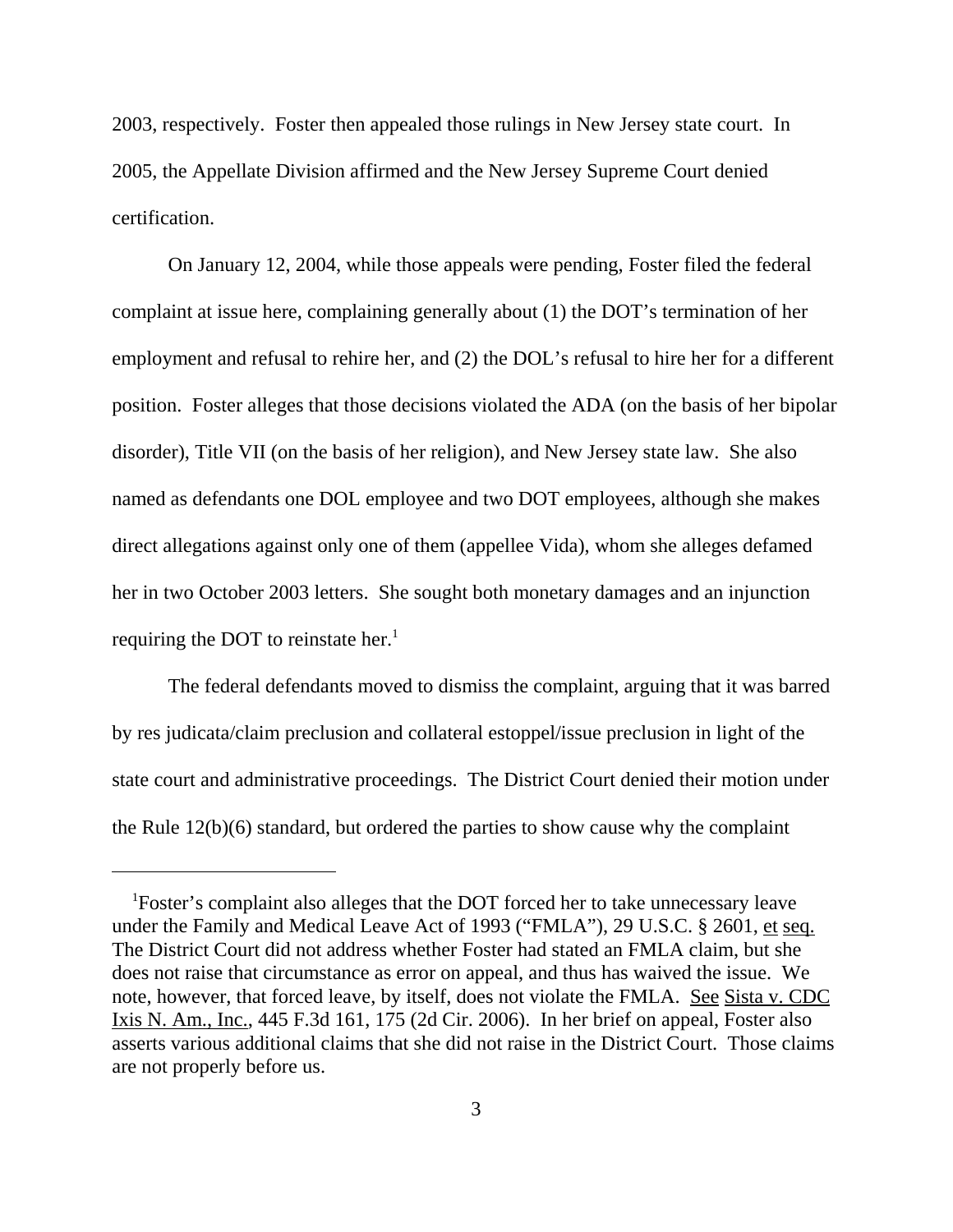should not be dismissed on the basis of those issues as well as the Rooker-Feldman doctrine (drawn from Rooker v. Fid. Trust Co., 263 U.S. 413 (1923), and District of Columbia Court of Appeals v. Feldman, 460 U.S. 462 (1983)). After receiving the parties' submissions, the District Court dismissed all of the claims against the DOT defendants under the Rooker-Feldman doctrine by order entered July 20, 2004. The District Court allowed the claims against the DOL defendants to proceed, however, because those claims arose after the dismissal of Foster's state court complaint.

The DOL defendants then moved to dismiss the claims against them. By order entered December 27, 2005, the District Court dismissed Foster's remaining federal claims, declined to exercise supplemental jurisdiction over her remaining state law claims, and denied Foster leave to amend her complaint. The District Court denied reconsideration by order entered February 27, 2006. Foster appeals.<sup>2</sup>

#### II.

#### A. Foster's Claims Against the DOT Defendants

The District Court held that it lacks jurisdiction over Foster's claims against the DOT defendants under the Rooker-Feldman doctrine. We disagree. It later suggested,

<sup>&</sup>lt;sup>2</sup>We have jurisdiction pursuant to 28 U.S.C. § 1291. There is some question whether the DOL defendants moved to dismiss under Rule 12(b)(1) or Rule 12(c). The District Court's Rooker-Feldman ruling pursuant to its order to show cause might be construed as a grant of summary judgment. However its rulings are characterized, though, the relevant issues are ones of law, our review of which is plenary. See Fowler-Nash v. Democratic Caucus of Pa. House of Representatives, 469 F.3d 328, 330 n.1 (3d Cir. 2006); Atkinson v. Lafayette Coll., 460 F.3d 447, 451 (3d Cir. 2006).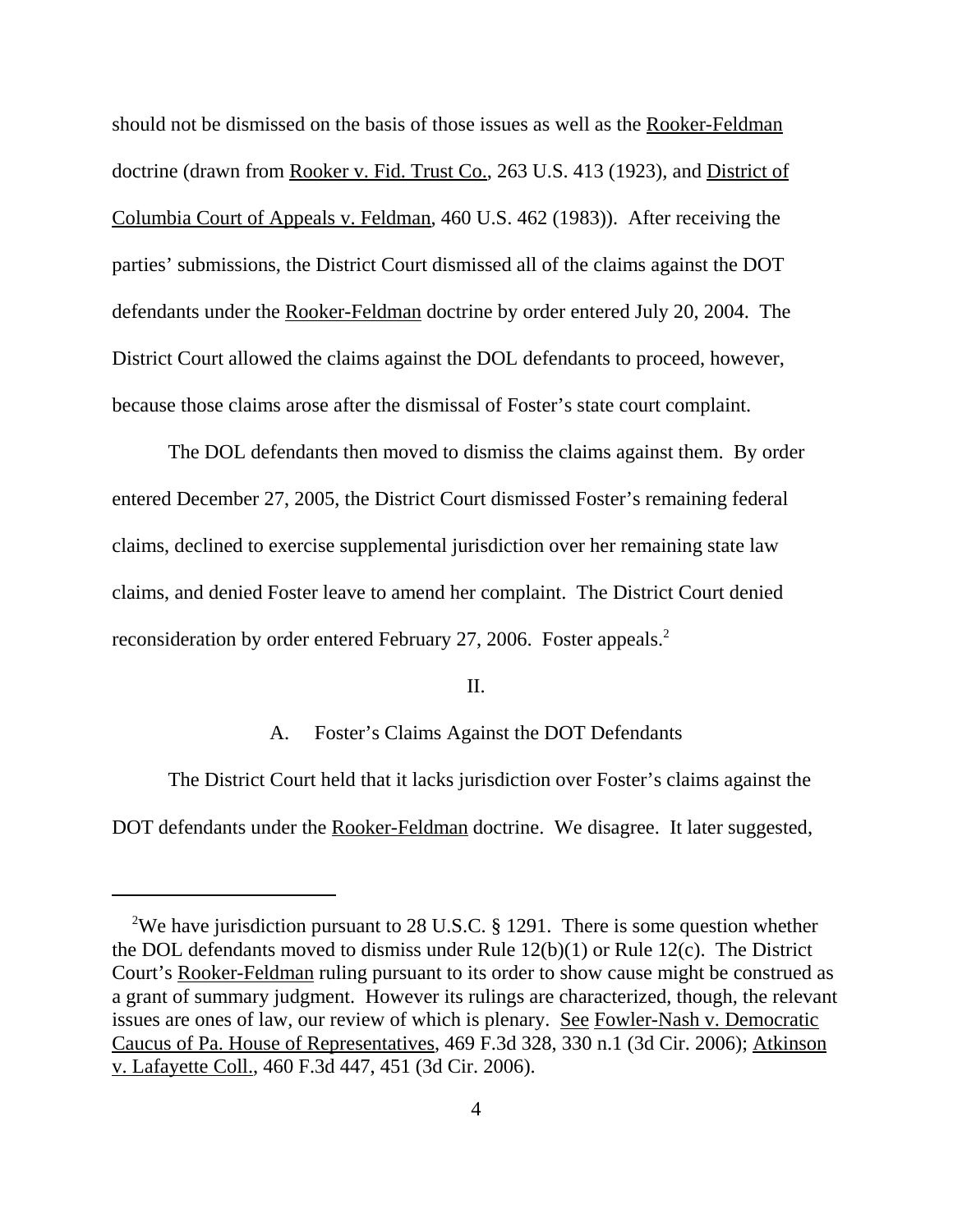however, that those claims are barred also by res judicata/claim preclusion, and defendants raise that issue on appeal. We will affirm on that alternative basis.<sup>3</sup>

Federal courts are required to give state court judgments the same preclusive effect that courts of the issuing state would give them. See Rycoline Prods., Inc. v. C & W Unlimited, 109 F.3d 883, 887 (3d Cir. 1997). "Under New Jersey law, res judicata or claim preclusion applies when (1) the judgment in the first action is valid, final and on the merits; (2) there is identity of the parties, or the parties in the second action are in privity with those in the first action; and (3) the claim in the later action grows out of the same transaction or occurrence as the claim in the first action." Jones v. Holvey, 29 F.3d 828, 830 (3d Cir. 1994) (citations omitted).

Each of these elements is present here. First, although the state court's order granting summary judgment does not specify its basis, it clearly operates as a decision "on the merits" under New Jersey law because it dismissed Foster's claims with prejudice

<sup>&</sup>lt;sup>3</sup>Under the Rooker-Feldman doctrine, district courts lack jurisdiction to entertain suits that are, in essence, appeals from state court judgments. After the District Court issued its ruling here, the Supreme Court clarified the narrow scope of the doctrine, explaining that it applies only when a plaintiff asks a district court to redress an injury caused by the state court judgment itself, and not merely when a plaintiff seeks to relitigate in district court a claim or issue already litigated in state court. See Exxon Mobile Corp. v. Saudi Basic Indus. Corp., 544 U.S. 280, 292-93 (2005); Turner v. Crawford Square Apartments III, L.P., 449 F.3d 542, 547-48 (2006). Here, Foster's complaint merely raised the same claims against the DOT defendants that pre-dated her state court action. The complaint does not mention the state court judgment at all, and does not seek redress for any injury caused by that judgment. Thus, the District Court did not lack jurisdiction under the Rooker-Feldman doctrine, and the effect of the state court judgment is determined by the law of preclusion. See Exxon Mobile, 544 U.S. at 13; Turner, 449 F.3d at 547-48.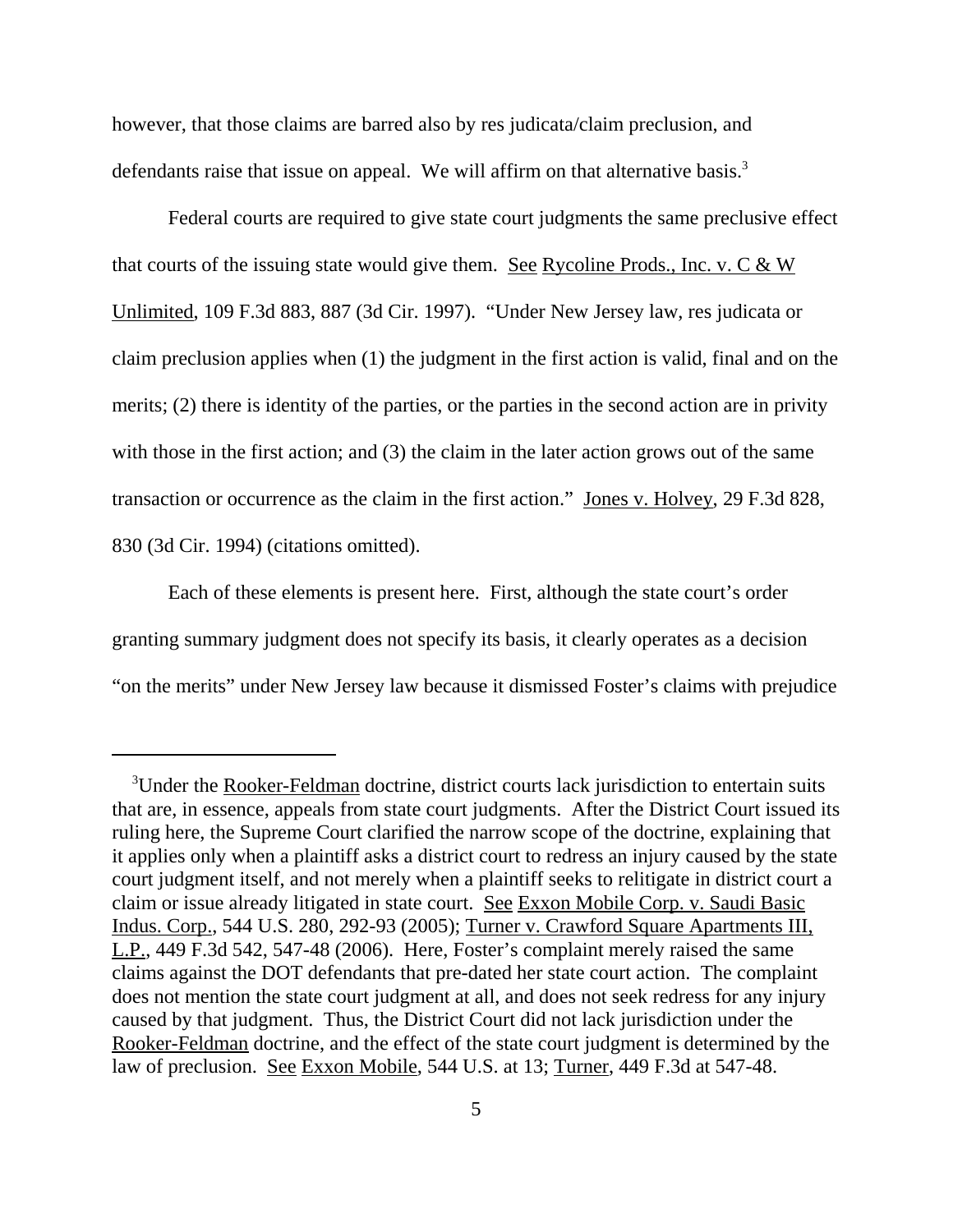(and not without prejudice for lack of jurisdiction, improper venue, or any other reason that does not constitute a ruling on the merits under New Jersey law). See ITT Corp. v. Intelnet Int'l Corp., 366 F.3d 205, 214 & n.17 (3d Cir. 2004); Velasquez v. Franz, 589 A.2d 143, 147-48 (N.J. 1991). Second, the DOT and Monahan were defendants in the state court action. Vida was not so named, but he is in privity with the DOT because Foster's only potential federal claim lies against him in his official capacity. See Gregory v. Chehi, 843 F.2d 111, 120 (3d Cir. 1988) (relying on, inter alia, Restatement (Second) of Judgments § 51). See also Nanavati v. Burdette Tomlin Mem. Hosp., 857 F.2d 96, 113 (3d Cir. 1988) (noting New Jersey courts' general reliance on the Restatement (Second) of Judgments). Finally, Foster's claims here are predicated on the same series of events that she alleged in her state court action.<sup>4</sup> Accordingly, the District Court properly dismissed Foster's claims against the DOT defendants.

B. Foster's Federal Claims Against the DOL Defendants

On appeal, Foster seeks reinstatement only of her claims against the DOT

<sup>&</sup>lt;sup>4</sup>We recognize that Foster alleges that the DOT refused to rehire her on the basis of her previous employment history in October 2003, after her state court suit had been dismissed in March 2003. The record, however, reveals that the DOT had refused to rehire her on that same basis in both October and December 2002. She thus could have raised that issue in her state court proceeding, and New Jersey's entire controversy doctrine precludes her from raising it now. See Rycoline, 109 F.3d at 885-86. We also note that Foster fully litigated the DOT's refusal to rehire her on the basis of her previous employment history in the MSB, that the MSB ruled that the DOT was justified in refusing to rehire her on that basis, and that the Appellate Division affirmed. We need not decide whether that litigation provides an additional ground for concluding that Foster may not relitigate this component of her claim in federal court.